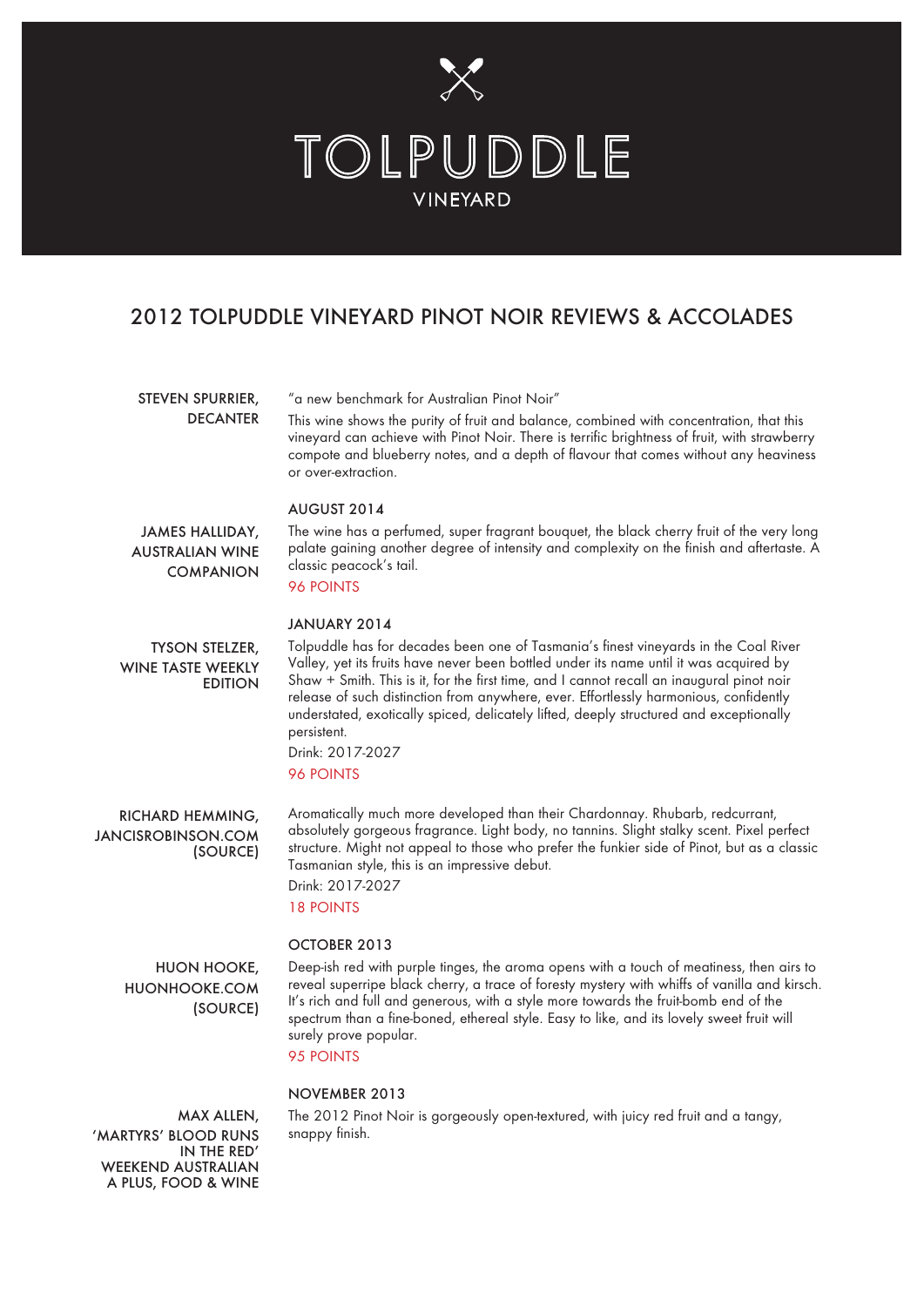

# 2012 TOLPUDDLE VINEYARD PINOT NOIR REVIEWS & ACCOLADES

## DECEMBER 2013

'TREMENDOUS TOLPUDDLE', VINTAGE MONDAY LAUNCESTON EXAMINER The 2012 Tolpuddle Vineyard Pinot Noir has fine structure and depth of flavour. However, the strawberry and light cherry flavours do not assault the palate. It is restrained power, with a touch of spice and lengthy finish to complete an impressive picture.

This wine will take Tasmania pinot another step up the status ladder.

#### DECEMBER 2013

STEVEN SPURRIER , SPURRIER'S WORLD, **DECANTER** 

JAMIE GOODE, WINEANORAK.COM

(SOURCE)

The Pinot Noir vinified with 30% whole bunches in open fermenters and malolactic in barrel, is deep, suave, sappy and structured, beautifully textured to present - even in its youth - a new benchmark for Australian Pinot Noir.

### SEPTEMBER 2013

Beautifully aromatic with fine, sweet red cherries. Floral with some green herby notes in the background, as well as a touch of ginger. On the palate it is really fresh and bright with red cherries, some silkiness and also a bit of grip. Primary and fresh, this is really distinctive. It's almost Barolo-like. Beautiful.

93 POINTS

#### NOVEMBER 2013

WINE, SUNDAY (SOURCE)

A stunning first release by acclaimed Adelaide Hills-based Shaw + Smith, who bought the Tolpuddle Vineyard in 2011. Depth, power, great fruit intensity, succulent acidity and quite wonderful drive and carry through to a long, elegant finish. A great food wine now and just hinting at the complexity that a few more years will bring. 5 STARS

#### OCTOBER 2013

Lovely dark cherry colour. Terrific perfume from the glass, supple, red flowers and dark barrel spice, sulphide, cracked pepper and a pure strawberry compote. The palate is creamy but not broad, yet mouthfilling and leaves your mouth with a satisfying savouriness, fine grip and terrific length. Incredibly pleasing. We tasted this with pigeon, and the match was spot on.

### OCTOBER 2013

'The problem with so many Australian Pinots is that either they are too stemmy or too dry-reddish. We don't want either.' says Michael Hill Smith. Again handpicked, the grapes transported to Bay of Fires where they where fermented in barrique and then transported in barrel to Shaw & Smith. 25% whole bunches utilised, open fermented and hand plunged. 30% new oak. TA 6.1, pH 3.42, 13% alc.

This has lovely redcurrant and just a little spearmint on the nose, with quite a round and generous palate, almost soupy in its red fruit thickness, and a little light to finish. Vital, if not profound, this is very primary in its fruit ripeness and quite round through the middle, the style just needing a little more detail to be sublime. Still delicious, juicy and seriously tasty.

18.3/20, 93/100 POINTS

MIKE BURNETT,

GRAEME PHILLIPS, TASMANIAN, HOBART

> BEN KNIGHT, BENANDWINE.COM (SOURCE)

ANDREW GRAHAM, OZWINEREVIEW.COM.AU (SOURCE)